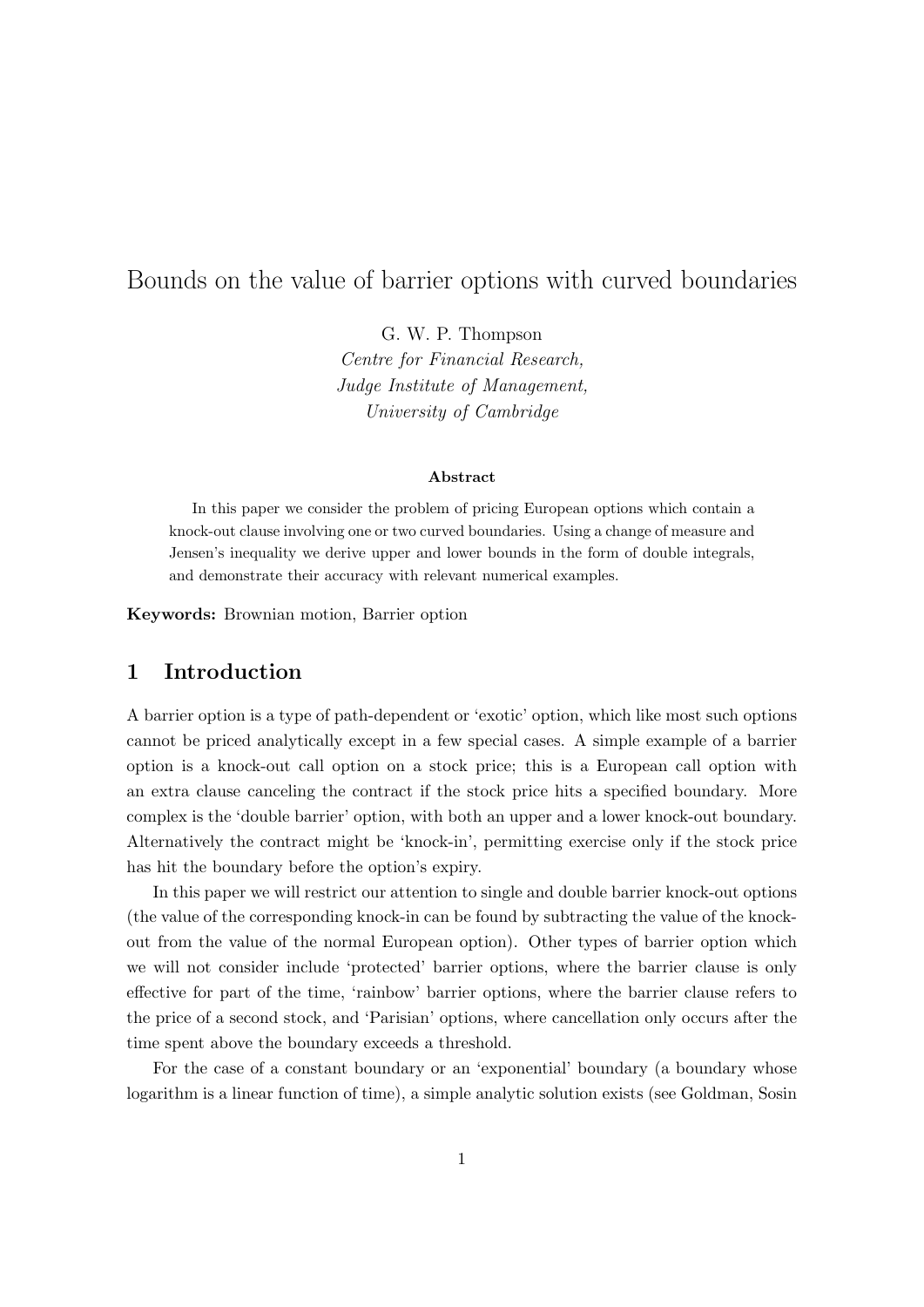& Gatto (1979) or Musiela & Rutkowski (1997) for example) but except for these cases, explicit formulae cannot normally be found.

One reason for considering options with more general boundaries is to allow us to extend the Black-Scholes model to allow for a deterministic but time dependent volatility and interest-rate. The valuation of the standard European call option is no harder in this new model than before, but valuing even the simplest barrier option generally becomes intractable.

Numerical methods based on trees and lattices are very popular approaches to the problem of pricing barrier options, but these can require extensive computation to obtain accurate results (see Boyle & Lau (1994) for a discussion) unless a more ingenious approach is employed (see Rogers & Zane (1997) and Rogers & Stapleton (1997) for very successful methods).

Less numerical methods, aiming to leave the answer as an infinite series or as a single or double integral can also be very successful. In Kunitomo & Ikeda (1992) the case of two exponential boundaries is considered and a formula in the form of a rapidly convergent infinite series is derived. Another approach via Laplace transforms is pursued in Geman & Yor (1996), for the case of two constant boundaries. Methods applicable to problems with more general boundaries include that of Roberts & Shortland (1997) using hazard rate bounds, and Lo (1997) who uses a clever modification of the method of images to yield a simple explicit formula for the approximate value, together with a bound on the error. In principle, the method of Lo (1997) can be used to produce formulae with arbitrary precision. It also has the advantage of giving a simple pricing formulae rather than leaving the answer as an integral, though her method requires judicious parameter choices to achieve very narrow bounds. The method derived in this paper give a much more complex pricing formula, but is simple to use and also gives narrow bounds.

### 2 Notation

We assume that the stock price  $S_t$  follows a Black-Scholes model  $S_t = S_0 \exp(\sigma B_t + \alpha t)$ , where  $B_t$  is a standard Brownian motion, the volatility  $\sigma$ , the initial stock price  $S_0$ , and the interest-rate  $\rho$ , are positive constants and w.l.o.g.  $\alpha = \rho - \frac{1}{2}$  $\frac{1}{2}\sigma^2$ . The arbitrage-free value of the option is then  $e^{-\rho T}\mathbb{E}[(S_T - K)_+ \mathbb{I}(\mathcal{A})]$  where T is the option's expiry time, K the strike price,  $I(A)$  denotes the indicator function of the event that the option is not knocked-out and  $(\cdot)_+$  denotes max $(\cdot, 0)$ .

Among the various flavours of one-sided options, we will concentrate on the 'up-andout' call option. This has a single knock-out boundary  $F_t$ , which satisfies  $F_0 > S_0$ ; thus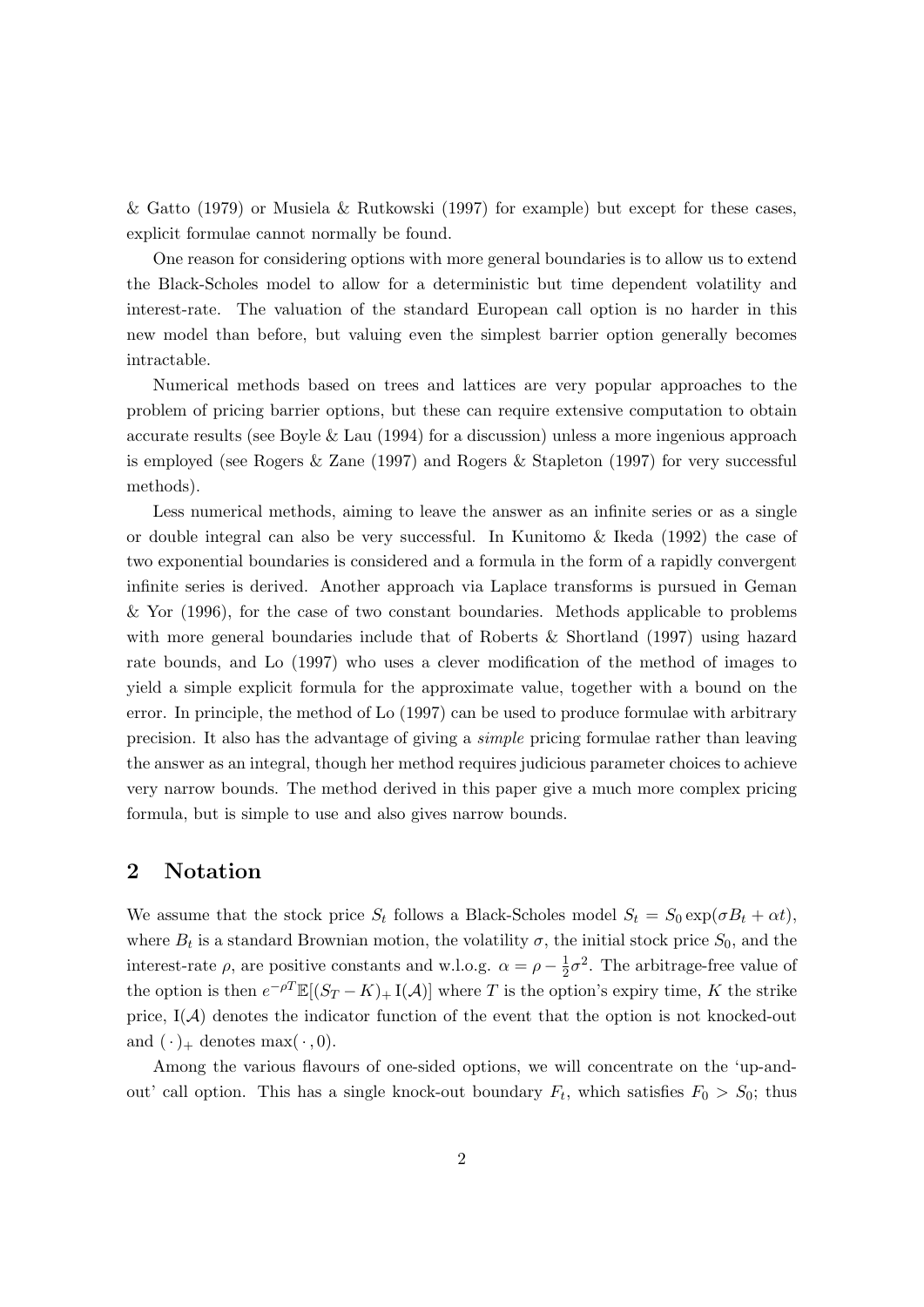the contract is cancelled if  $S_t \geq F_t$  for some  $0 \leq t \leq T$ . It is more convenient to have the boundary expressed in terms of the underlying Brownian motion  $B_t$ , so we define  $f_t =$  $\sigma^{-1}(\log(F_t/S_0) - \alpha t)$ . With this definition, the up-and-out option is cancelled if and only if  $B_t$  ever hits  $f_t$ . The 'down-and-out' option, where the knock-out boundary is initially below the stock price can be handled similarly.

Turning to the two-sided knock-out option, we have two boundaries  $G_t < F_t$ , with  $G_0 < S_0 < F_0$ , and must cancel the contract if ever  $S_t \notin (G_t, F_t)$ . Defining  $f_t$  as above and  $g_t$  by  $g_t = \sigma^{-1}(\log(G_t/S_0) - \alpha t)$ , we cancel the contract if  $B_t \notin (g_t, f_t)$  for some  $0 \le t \le T$ .

As mentioned previously, the 'up-and-in' variant option where the contract is worthless unless the boundary is hit, poses no additional problem since the sum of an up-and-in call and an up-and-out call is equivalent to a normal European call. We will denote by X the time-T value of the standard European call  $(S_0 \exp(\sigma B_T + \alpha T) - K)_+$ .

The only technical assumption we will need is that  $f_t$ , and  $g_t$  be twice-differentiable, in particular, they are continuous.

### 3 One-sided barrier options

In this section we consider the up-and-out call option, whose time-T value is  $(S_0 \exp(\sigma B_T +$  $\alpha(T) - K$ <sub>+</sub> I( $B_s < f_s$ ,  $0 \le s \le T$ ), and will derive upper and lower bounds on the time-0 value in the form of double integrals.

Recall the definition  $X = (S_0 \exp(\sigma B_T + \alpha T) - K)_+$  as the time-T value of the standard European call option, and that the time-0 value of the up-and-out option is  $e^{-\rho T}\mathbb{E}[X]$  I( $B_s$  <  $f_s, 0 \le s \le T$ ]; we will attempt to bound  $\mathbb{E}[X \, I(B_s < f_s, 0 \le s \le T)]$ . Let  $\tilde{B}_t = B_t - f_t + f_0$ and define the probability measure  $\tilde{P}$  by  $d\tilde{P}/dP = \exp\left(\int_0^T f'_t dB_t - \frac{1}{2}\right)$  $\frac{1}{2} \int_0^T (f'_t)$  $(t')^2 dt$ . By the Cameron-Martin-Girsanov Theorem we have

$$
\mathbb{E}\left[X\,\mathrm{I}(B_s < f_s, 0 \le s \le T)\right] = \tilde{\mathbb{E}}\left[e^{-\int_0^T f'_t \, d\tilde{B}_t - \frac{1}{2} \int_0^T (f'_t)^2 \, dt} X \,\mathrm{I}(\tilde{B}_s < f_0, 0 \le s \le T)\right]
$$

where  $\tilde{B}$  is a  $\tilde{\mathbb{P}}$ -Brownian motion. Integrating  $f'_t d\tilde{B}_t$  by parts we have

$$
\mathbb{E}\left[X\,\mathrm{I}(B_s < f_s, 0 \le s \le T)\right] = e^{-\frac{1}{2}\int_0^T (f'_t)^2 \, dt} \tilde{\mathbb{E}}\left[e^{\int_0^T f''_t \tilde{B}_t \, dt - f'_T \tilde{B}_T} X\,\mathrm{I}(\tilde{B}_s < f_0, 0 \le s \le T)\right].\tag{3.1}
$$

Now recall Jensen's inequality for  $exp(y)$ : for any random variable Y,  $E exp(Y) \ge$  $\exp(\mathbb{E}Y)$ , and  $\int_0^1 \exp(a(t)) dt \geq \exp\left(\int_0^1 a(t) dt\right)$  with equality if and only if Y (respectively a) is almost surely constant. Notice that if  $\beta$  is a non-negative random variable with  $\mathbb{E}\beta > 0$ we have  $\mathbb{E}(\exp(Y)\beta) \ge (\mathbb{E}\beta) \exp(\mathbb{E}(Y\beta)/(\mathbb{E}\beta))$  and if  $T > 0$  then  $T^{-1} \int_0^T \exp(Ta(t)) dt \ge$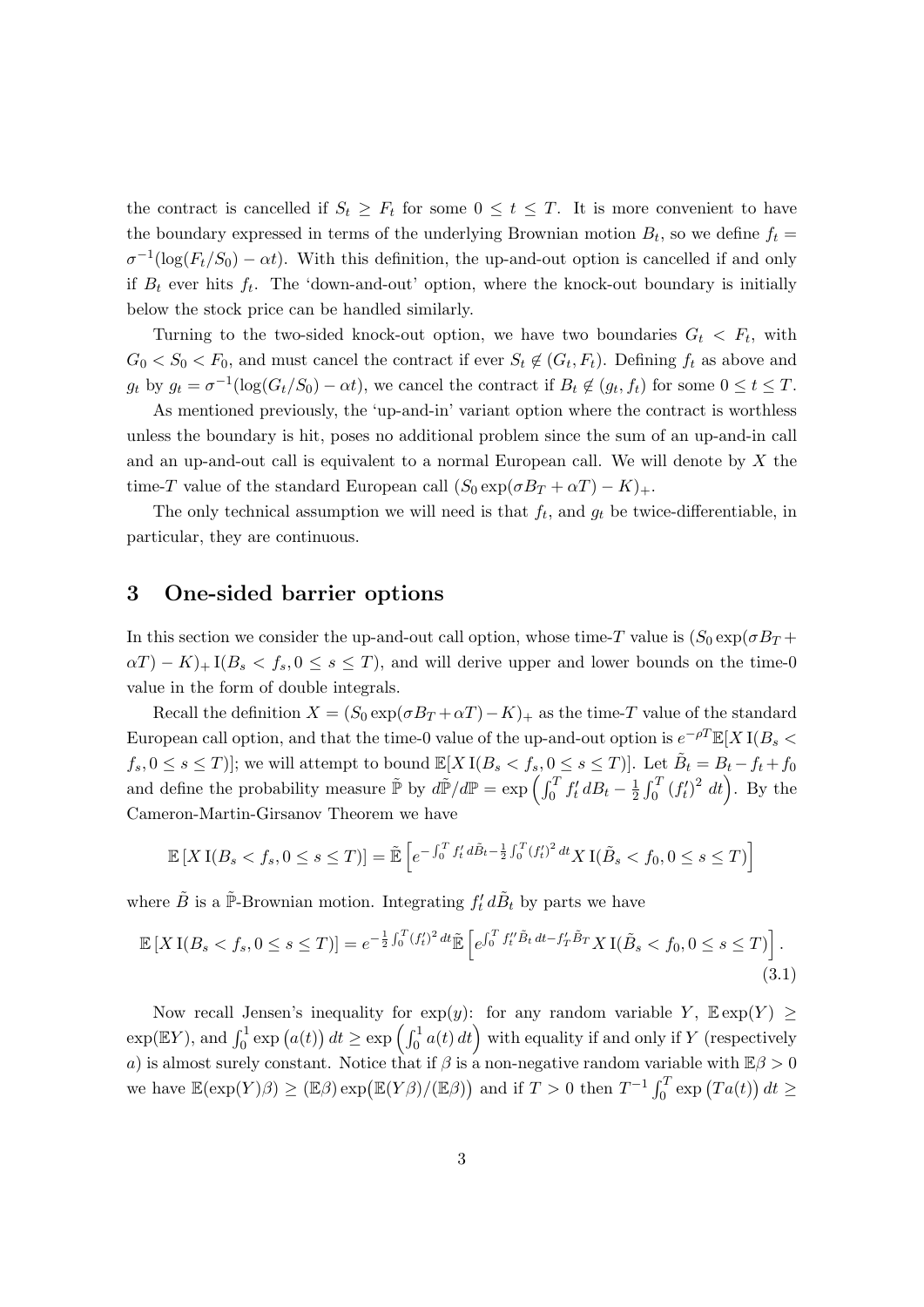$\exp\left(\int_0^T a(t) dt\right)$ . Using these forms of Jensen's inequality we can bound the expectation on the right-hand-side of (3.1) as follows

$$
\left(\tilde{\mathbb{E}}\beta\right)e^{\left(\int_0^T \tilde{\mathbb{E}}(\gamma_t \beta) dt\right)/\left(\tilde{\mathbb{E}}\beta\right)} \leq \tilde{\mathbb{E}}\left(e^{\int_0^T \gamma_t dt} \beta\right) \leq \frac{1}{T} \int_0^T \tilde{\mathbb{E}}\left(e^{T\gamma_t} \beta\right) dt,
$$
\n(3.2)

where  $\gamma_t = f''_t \tilde{B}_t$  and  $\beta = \exp(-f'_T \tilde{B}_T) X I(\tilde{B}_s < f_0, 0 \le s \le T)$ . Note that both of these bounds are exact if and only if  $f''_t = 0$  for almost all  $t \in [0, T]$ , i.e. when f is linear.

Defining

$$
G(a, S_0, \sigma, K, u, t) = \mathbb{E}\left[e^{aW_t} \left(S_0 e^{\sigma W_t} - K\right)_+ \mathcal{I}(W_s < u, 0 \le s \le t)\right] \tag{3.3}
$$

for a P-Brownian motion W, we see that  $\mathbb{E}\beta = G(-f_p)$  $T_T$ ,  $S_0 \exp(\alpha T + \sigma(f_T - f_0)), \sigma, K, f_0, T$ . The function G can be written in terms of the normal distribution function  $\Phi$ , as

$$
G(a, S_0, \sigma, K, u, t) =
$$
  
\n
$$
I(l < u) I(u > 0) S_0 e^{\frac{1}{2}(a+\sigma)^2 t} \left\{ \left[ \Phi\left(\frac{u - (a+\sigma)t}{\sqrt{t}}\right) - \Phi\left(\frac{l - (a+\sigma)t}{\sqrt{t}}\right) \right] +
$$
  
\n
$$
e^{2(a+\sigma)u} \left[ \Phi\left(\frac{u + (a+\sigma)t}{\sqrt{t}}\right) - \Phi\left(\frac{2u - l + (a+\sigma)t}{\sqrt{t}}\right) \right] \right\}
$$
  
\n
$$
-Ke^{\frac{1}{2}a^2t} \left\{ \left[ \Phi\left(\frac{u - at}{\sqrt{t}}\right) - \Phi\left(\frac{l - at}{\sqrt{t}}\right) \right] + e^{2au} \left[ \Phi\left(\frac{u + at}{\sqrt{t}}\right) - \Phi\left(\frac{2u - l + at}{\sqrt{t}}\right) \right] \right\}
$$

where  $l = \sigma^{-1} \log(K/S_0)$ . We now consider the expressions  $\mathbb{E}(\gamma_t, \beta)$  and  $\mathbb{E}(\exp(T\gamma_t), \beta)$ . Conditioning on  $\tilde{B}_t = x$  we have

$$
\tilde{\mathbb{E}}(\gamma_t \beta) = \tilde{\mathbb{E}} \left[ f_t'' \tilde{B}_t e^{-f_T' \tilde{B}_T} X \mathbb{I}(\tilde{B}_s < f_0, 0 \le s \le T) \right]
$$
\n
$$
= f_t'' \int_{-\infty}^{f_0} x \tilde{\mathbb{P}}(\tilde{B}_s < f_0, 0 \le s \le t, \text{ and } \tilde{B}_t \in dx)
$$
\n
$$
\times \tilde{\mathbb{E}} \left[ e^{-f_T' \tilde{B}_T} X \mathbb{I}(\tilde{B}_s < f_0, t \le s \le T) \middle| \tilde{B}_t = x \right], \tag{3.4}
$$

and for  $\mathbb{E}[\exp(T\gamma_t)\beta]$ , we have

$$
\tilde{\mathbb{E}}(e^{T\gamma_t}\beta) = \tilde{\mathbb{E}}\left[e^{Tf_t^{\prime\prime}\tilde{B}_t}e^{-f_T^{\prime}\tilde{B}_T}X\mathbb{I}(\tilde{B}_s < f_0, 0 \le s \le T)\right]
$$
\n
$$
= \int_{-\infty}^{f_0} e^{Txf_t^{\prime\prime}}\tilde{\mathbb{P}}(\tilde{B}_s < f_0, 0 \le s \le t, \text{ and } \tilde{B}_t \in dx)
$$
\n
$$
\times \tilde{\mathbb{E}}\left[e^{-f_T^{\prime}\tilde{B}_T}X\mathbb{I}(\tilde{B}_s < f_0, t \le s \le T)\middle|\tilde{B}_t = x\right]. \tag{3.5}
$$

To evaluate the integrands, we use the well-known result that

$$
\tilde{\mathbb{P}}\left(\tilde{B}_s < f_0, 0 \le s \le t, \text{ and } \tilde{B}_t \in dx\right) = \mathbb{I}(x < f_0) \frac{1}{\sqrt{t}} \left[\phi\left(\frac{x}{\sqrt{t}}\right) - \phi\left(\frac{2f_0 - x}{\sqrt{t}}\right)\right] dx, \quad (3.6)
$$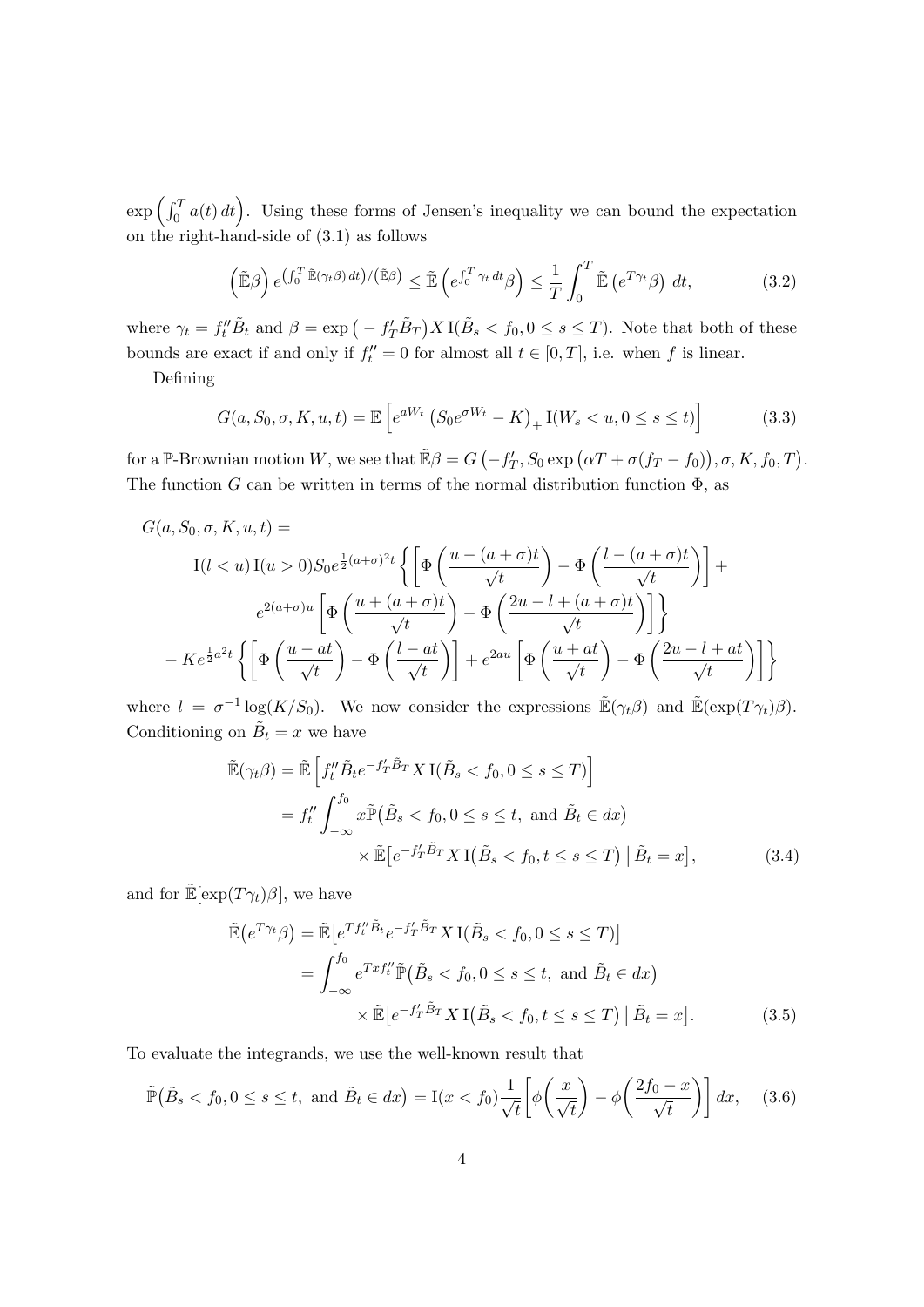and observe that we can write the expectation on the right-hand side of (3.4) and (3.5) as

$$
\tilde{\mathbb{E}}\left[e^{-f'_T(x+\tilde{W}_{T-t})}\left(S_0e^{\sigma\left(x+\tilde{W}_{T-t}+f_T-f_0\right)+\alpha T}-K\right)_+\mathcal{I}(\tilde{W}_s\n
$$
=e^{-xf'_T}G\left(-f'_T,S_0e^{\alpha T+\sigma\left(x+f_T-f_0\right)},\sigma,K,f_0-x,T-t\right)
$$
$$

where  $\tilde{W}_s = \tilde{B}_{s+t} - \tilde{B}_t$ ,  $0 \le s \le T-t$  is a  $\tilde{\mathbb{P}}$ -Brownian motion, giving bounds in the form of a double integral.

### 4 Two-sided barrier options

Deriving bounds on the value of double-barrier options is slightly more complicated than the single-barrier case.

Recall that if  $X$  is the time- $T$  value of a standard European call option, then the time-0 value of the two-sided knock-out option is given by  $e^{-\rho T}\mathbb{E}[X I(g_s < B_s < f_s, 0 \le s \le T)];$ we will try to bound  $\mathbb{E}[X \, I(g_s < B_s < f_s, 0 \leq s \leq T)].$  We start by transforming B to give a process with unit volatility, and under which the knock-out boundaries become constant (similar to the approach of Rogers & Zane (1997)). Define the process  $Y_t = (B_t - g_t)/(f_t - g_t)$ so

$$
dY_t = \frac{dB_t}{f_t - g_t} - \frac{dt}{f_t - g_t} \left[ g'_t + Y_t \left( f'_t - g'_t \right) \right],
$$

the time change  $\tau_t$ , by  $\tau_0^{-1} = 0$ ,  $(\tau_s^{-1})' = (f_s - g_s)^{-2}$  and finally set  $Z_t = Y_{\tau_t}$  and  $\tilde{T} = \tau_T^{-1}$  $T^{-1}$ . The process  $Z_t$  is then a diffusion with SDE

$$
dZ_t = dW_t + (\zeta_t + \xi_t Z_t) dt, \qquad Z_0 = -g_0/(f_0 - g_0),
$$

for some P-Brownian motion W, where, writing  $s = \tau_t$  we have

$$
\begin{aligned} \zeta_t &= -(f_s - g_s)g'_s, \\ \xi_t &= -(f_s - g_s)(f'_s - g'_s). \end{aligned}
$$

We now follow the same path as in Section 3. Define the probability measure  $\tilde{\mathbb{P}}$  by  $d\widetilde{\mathbb{P}}/d\mathbb{P} = \exp\left(-\int_0^{\widetilde{T}}\left(\zeta_t + \xi_t Z_t\right) dW_t - \frac{1}{2}\right)$  $\frac{1}{2} \int_0^{\tilde{T}} (\zeta_t + \xi_t Z_t)^2 dt$  and use the Cameron-Martin-Girsanov Theorem to give

$$
\mathbb{E}[X \, I(g_s < B_s < f_s, 0 \le s \le T)] = \tilde{\mathbb{E}}\left[e^{\int_0^{\tilde{T}} (\zeta_t + \xi_t Z_t) \, dZ_t - \frac{1}{2} \int_0^{\tilde{T}} (\zeta_t + \xi_t Z_t)^2 \, dt} X \, I(0 < Z_u < 1, 0 \le u \le \tilde{T})\right]
$$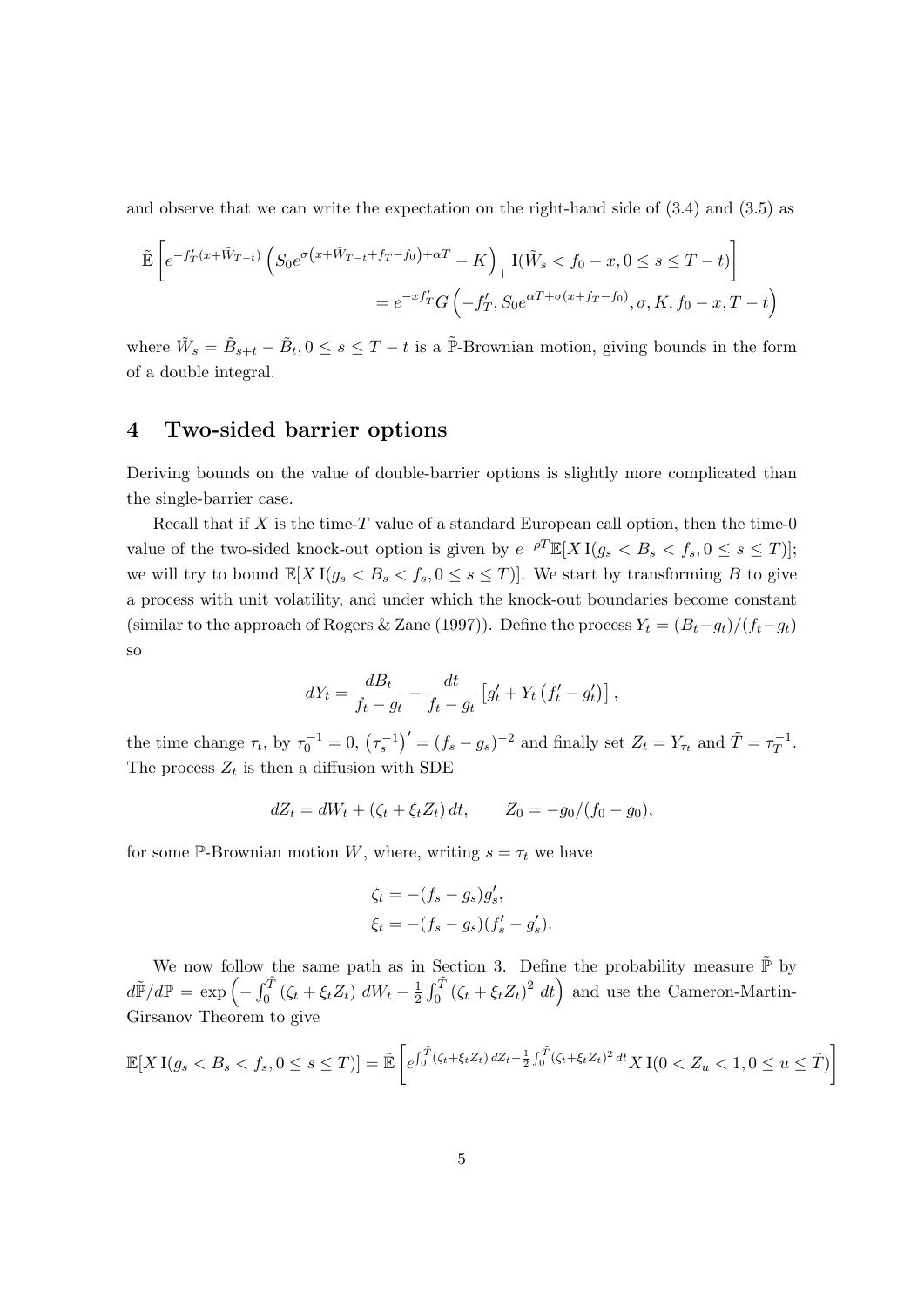where  $Z_t - Z_0$  is now a Brownian motion under  $\tilde{\mathbb{P}}$ . From Itô's Lemma we have  $d(\zeta_t Z_t) =$  $\zeta'_t Z_t dt + \zeta_t dZ_t$  and  $d(\xi_t Z_t^2) = \xi'_t Z_t^2 dt + 2\xi_t Z_t dZ_t + \xi_t dt$  so

$$
\mathbb{E}\left[X\,\mathrm{I}(g_s < B_s < f_s, 0 \le s \le T)\right] = e^{-\zeta_0 Z_0 - \frac{1}{2}\zeta_0 Z_0^2 - \frac{1}{2}\int_0^{\tilde{T}} (\zeta_t^2 + \xi_t) \, dt} \times \tilde{\mathbb{E}}\left[e^{\int_0^{\tilde{T}} \gamma_t \, dt} \beta\right],\tag{4.1}
$$

where, again writing  $s = \tau_t$  we have

$$
\gamma_t = -(\zeta_t' + \zeta_t \xi_t) Z_t - \frac{1}{2} (\xi_t' + \xi_t^2) Z_t^2 \n= (f_s - g_s)^3 (g_s'' Z_t + \frac{1}{2} (f_s'' - g_s'') Z_t^2), \n\beta = \exp\left(\zeta_{\tilde{T}} Z_{\tilde{T}} + \frac{1}{2} \xi_{\tilde{T}} Z_{\tilde{T}}^2\right) X I(0 < Z_u < 1, 0 \le u \le \tilde{T}).
$$
\n(4.2)

We now use inequalities (3.2), replacing T with  $\tilde{T}$ , to bound the expectation on the righthand side of  $(4.1)$ . From  $(4.2)$  we see that these bounds are exact if and only if both f and g are linear.

It remains to compute  $\tilde{\mathbb{E}}\beta$ ,  $\tilde{\mathbb{E}}(\gamma_t\beta)$  and  $\tilde{\mathbb{E}}(\exp(T\gamma_t)\beta)$ . To do this we need the result that if W is a Brownian motion and

$$
P(l, u, t, x) = \mathbb{P}(W_t \in dx, \text{ and } l < W_s < u, 0 \le s \le t)
$$

then  $P$  is given by

$$
P(l, u, t, x) =
$$
  
\n
$$
I(l < 0 < u) I(l < x < u) \frac{1}{\sqrt{t}} \sum_{n = -\infty}^{\infty} \left[ \phi \left( \frac{x + 2n(u - l)}{\sqrt{t}} \right) - \phi \left( \frac{x - 2u + 2n(u - l)}{\sqrt{t}} \right) \right] dx
$$
\n
$$
(4.3)
$$

(see Revuz & Yor (1994), page 106 for example). (It is worth remarking that this infinite series converges very rapidly.) Since  $X$  can be expressed as

$$
X = [S_0 \exp(\alpha T + \sigma g_T + \sigma (f_T - g_T) Z_{\tilde{T}}) - K]^+,
$$

we can write  $\mathbb{E}\beta = \bar{G} \left( \zeta_{\tilde{T}}, \frac{1}{2} \right)$  $\frac{1}{2}\xi_{\tilde{T}}, S_0 \exp(\alpha T + \sigma g_T), \sigma(f_T - g_T), K, \tilde{T}, Z_0\Big),$  where  $\bar{G}$  is defined by

$$
\bar{G}(a, \bar{a}, S_0, \sigma, K, t, w_0) = \mathbb{E}\left(e^{aW_t + \bar{a}W_t^2} \left(S_0 e^{\sigma W_t} - K\right)_+ \mathcal{I}(0 < W_s < 1, 0 \le s \le t) \,|\, W_0 = w_0\right) \tag{4.4}
$$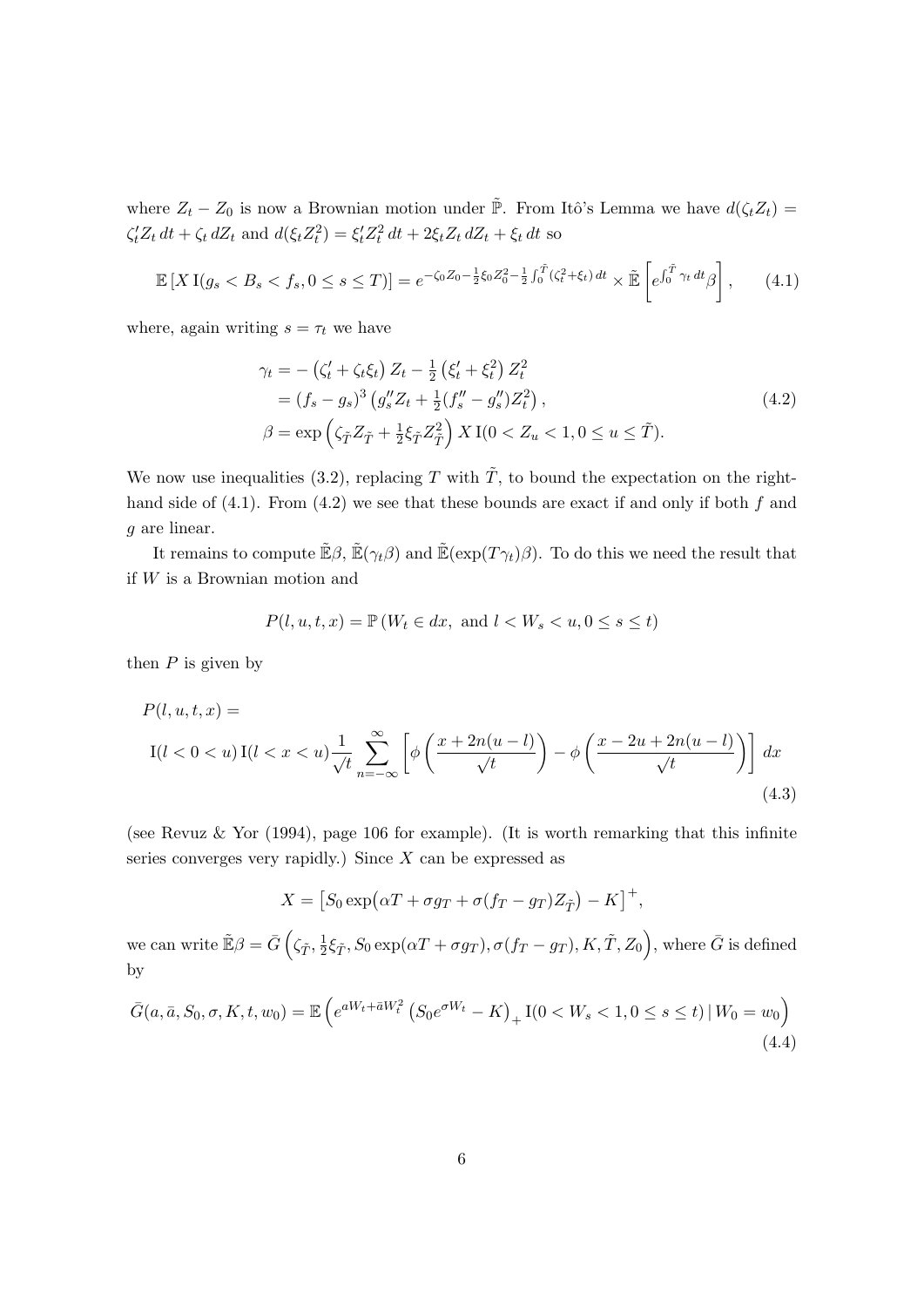for  $W - w_0$  a P-Brownian motion. Using (4.3) we have

$$
\bar{G}(a, \bar{a}, S_0, \sigma, K, t, w_0) = I(m < 1) I(0 < w_0 < 1) \times
$$
\n
$$
\frac{1}{\sqrt{t}} \sum_{n=-\infty}^{\infty} \left( S_0[H(m, \bar{a}, a + \sigma, -2n + w_0, 2t) - H(m, \bar{a}, a + \sigma, 2(1 - w_0) - 2n + w_0, 2t) ] - K[H(m, \bar{a}, a, -2n + w_0, 2t) - H(m, \bar{a}, a, 2(1 - w_0) - 2n + w_0, 2t)] \right)
$$
\n(4.5)

where  $m = \max(\sigma^{-1} \log(K/S_0), 0)$  and the function H is defined by

$$
H(a,\bar{a},b,c,d) = \frac{1}{\sqrt{(2\pi)}} \int_a^1 e^{bx + \bar{a}x^2 - (x-c)^2/d}
$$
  
=  $\sqrt{De^{2D[(b+\bar{a}c)c/d+b^2/4]}} \left[ \Phi\left(\sqrt{D}\left(\frac{2c}{d}+b\right) - \frac{a}{\sqrt{D}}\right) - \Phi\left(\sqrt{D}\left(\frac{2c}{d}+b\right) - \frac{1}{\sqrt{D}}\right) \right]$  (4.6)

and  $D=\frac{1}{2}$  $\frac{1}{2}d/(1 - \bar{a}d)$ , if  $D > 0$ , which was the case for our numerical examples. (If  $D < 0$ a similar expression could be given involving Dawson's integral:  $\int_0^x \exp(u^2) du$ .)

We can calculate  $\tilde{\mathbb{E}}(\gamma_t\beta)$  and  $\tilde{\mathbb{E}}(\exp(T\gamma_t)\beta)$  by conditioning on  $B_t = x$ , as we did in Section 3. Thus for  $\mathbb{E}(\gamma_t,\beta)$  we have

$$
\tilde{\mathbb{E}}\left[ (f_s - g_s)^3 \left( g_s'' Z_t + \frac{1}{2} (f_s'' - g_s'') Z_t^2 \right) e^{\zeta_{\tilde{T}} Z_{\tilde{T}} + \frac{1}{2} \xi_{\tilde{T}} Z_{\tilde{T}}^2} X I(0 < Z_u < 1, 0 \le u \le \tilde{T}) \right] =
$$
\n
$$
(f_s - g_s)^3 \int_{g_0}^{f_0} \left( g_s'' x + \frac{1}{2} (f_s'' - g_s'') x^2 \right) \tilde{\mathbb{P}} \left( 0 < Z_u < 1, 0 \le u \le t, \text{ and } Z_t \in dx \right)
$$
\n
$$
\times \tilde{\mathbb{E}} \left( e^{\zeta_{\tilde{T}} Z_{\tilde{T}} + \frac{1}{2} \xi_{\tilde{T}} Z_{\tilde{T}}^2} X I(0 < Z_u < 1, t \le u \le \tilde{T}) \Big| Z_t = x \right),
$$

which combined with (4.3)–(4.6), give a double integral, and for  $\mathbb{E}(\exp(T\gamma_t\beta))$  we have

$$
\tilde{\mathbb{E}}\left[e^{(f_s-g_s)^3(g_s''Z_t+\frac{1}{2}(f_s''-g_s'')Z_t^2)}e^{\zeta_T^*Z_T+\frac{1}{2}\xi_T^*Z_T^2}X\mathbb{I}(0 < Z_u < 1, 0 \le u \le \tilde{T})\right] =
$$
\n
$$
\int_{g_0}^{f_0} e^{(f_s-g_s)^3(g_s''x+\frac{1}{2}(f_s''-g_s'')x^2)}\tilde{\mathbb{P}}\left(0 < Z_u < 1, 0 \le u \le t, \text{ and } Z_t \in dx\right)
$$
\n
$$
\times \tilde{\mathbb{E}}\left(e^{\zeta_T^*Z_T+\frac{1}{2}\xi_T^*Z_T^2}X\mathbb{I}(0 < Z_u < 1, t \le u \le \tilde{T})\Big|Z_t = x\right).
$$

In each case, we can write the integrand in terms of  $\bar{G}$  and P, since

$$
\tilde{\mathbb{P}}(0 < Z_u < 1, 0 \le u \le t, \text{ and } Z_t \in dx) = P(-Z(0), 1 - Z(0), t, x - Z(0))
$$

and

$$
\tilde{\mathbb{E}}\left[e^{\zeta_{\tilde{T}}Z_{\tilde{T}}+\frac{1}{2}\xi_{\tilde{T}}Z_{\tilde{T}}^2}X\mathbf{I}(0 < Z_u < 1, t \le u \le \tilde{T}) \mid Z_t = x\right]
$$
\n
$$
= \bar{G}\left(\zeta_{\tilde{T}}, \frac{1}{2}\xi_{\tilde{T}}, S_0 \exp(\alpha T + \sigma g_T), \sigma(f_T - g_T), K, \tilde{T} - t, x\right).
$$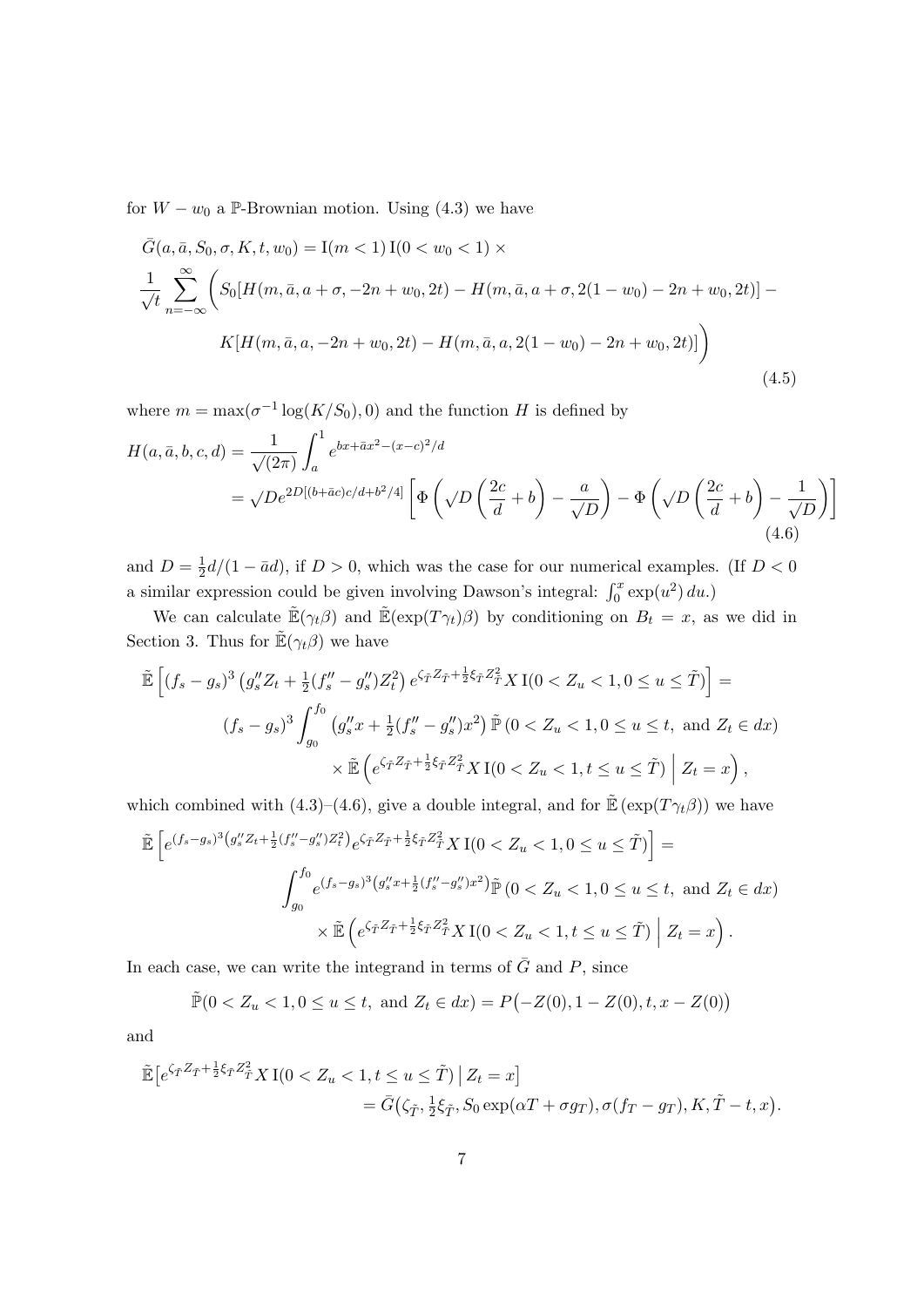#### 5 Numerical examples

We consider a selection of one-sided and two-sided barrier problems. The integrals were evaluated using routines from the NAG library. Further details related to the numerical results and the source code are available from http://www-cfr.jims.cam.ac.uk.

#### 5.1 One-sided barrier options

Roberts & Shortland (1997) consider an up-and-in call option with a constant knock-in boundary  $F$  and expiry time 1, on a stock with constant volatility but a non-constant interest-rate. Specifically, they assume that  $r_t$  has been perturbed from some equilibrium level  $r_{\infty}$ , to which it returns via an exponential decay:  $r_t = r_{\infty} + (r_0 - r_{\infty}) \exp(-ct)$ , for some constant c.

The time-0 value of the option is

$$
e^{-\int_0^1 r_u du} \mathbb{E}\left[ \left( Se^{\sigma B_1 + \int_0^1 r_u du - \frac{1}{2}\sigma^2} - K \right)_+ I(B_t \le f_t, 0 \le t \le 1) \right]
$$

where

$$
f_t = \sigma^{-1} \left( \log(F/S) - \int_0^t r_u \, du + \frac{1}{2} \sigma^2 t \right)
$$
  
=  $\sigma^{-1} \left[ \log(F/S) - \left( r_{\infty} t + (r_0 - r_{\infty}) \left( 1 - e^{-ct} \right) / c - \frac{1}{2} \sigma^2 t \right) \right]$ 

The problem which Roberts & Shortland (1997) examine has the parameters  $S_0$  =  $10, \sigma = 0.1, K = 11, r_0 = 0.15, r_\infty = 0.1, c = 1, F = 12$ . As remarked earlier, the price of an up-and-in option is just the difference between the price of a standard European option and an up-and-out option with the same boundary.

Our bounds on the corresponding knock-out option evaluate to [0.0781, 0.0791], taking about 0.17 seconds on an HP workstation. Subtracting these from the price of the standard European call option (in this case 0.595389) we deduce bounds of [0.516289, 0.517289] on the value of the up-and-in option, with a width of 0.19%. A comparison of the method described here with the methods of Roberts & Shortland (1997) and Lo (1997) is shown in Table 1.

#### 5.2 Two-sided barrier options

We now see how our bounds on two-sided knock-out options compare to the results of the two-sided barrier problems contained in Rogers & Zane (1997), Geman & Yor (1996), Kunitomo & Ikeda (1992) and Rogers & Stapleton (1997). Three types of knock-out boundaries are considered: (i) constant boundaries,  $L < S_t < U$ ; (ii) exponential boundaries,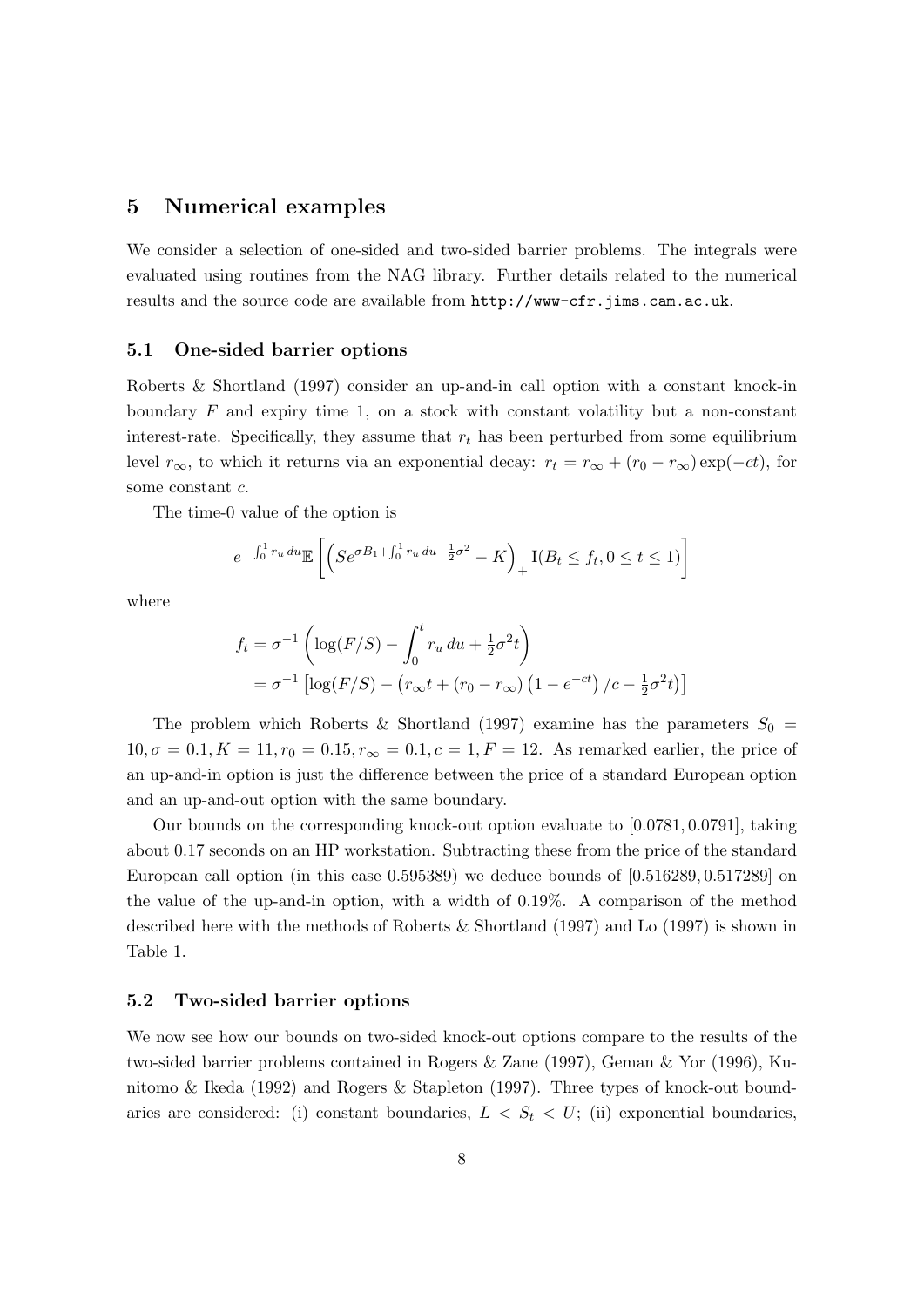| Method              |          | Lower bound   Upper bound | Width    |
|---------------------|----------|---------------------------|----------|
| Roberts & Shortland | 0.516758 | 0.517968                  | $0.23\%$ |
| Lo.                 | 0.516243 | 0.517556                  | 0.25%    |
| New                 | 0.516289 | 0.517289                  | 0.19%    |

Table 1 Bounds on the value of a one-sided barrier option.

 $\log(L) + \delta_L t < \log(S_t) < \log(U) + \delta_U t$  and (iii) linear boundaries,  $L + \delta_L t < S_t < U + \delta_L t$ . Problems (i) and (ii) have analytic formulae in the form of infinite series (see Kunitomo & Ikeda (1992), or in terms of an inverse Laplace transform (see Geman & Yor  $(1996)$ ), and as remarked above, our bounds are also exact in these cases. To solve these problems by performing the double integral presented here is much more time-consuming than using the alternative methods. It is the final case we are more interested in, where no analytic solution exists.

The results are presented in Tables 2–7. The methods of Rogers & Zane (1997) (RZ) and Rogers & Stapleton (1997) (RS) use a lattice, with size  $N$ , and become increasingly accurate as  $N \to \infty$ ; the figures presented here correspond to the largest value of N they considered  $(N = 3200)$ .

For the type (i) problems, the computation time of our bounds was between 0.18 and 0.24 seconds.

In Table 3 Kunitomo & Ikeda (1992) give a figure of 10.86 for problem (ii-8), which is not consistent with our bounds. Our implementation of their method gives 10.831. For the type (ii) problems, the numerical integration is more troublesome and we work to fewer significant figures. Here computation time is between 0.22 and 0.47 seconds.

In Table 7 we consider type (iii) problems, including those considered by Rogers & Zane (1997). The figures reported in Rogers & Zane (1997) for problems (iii-4) and (iii-5) are significantly different from our bounds. We implemented the algorithm of Rogers & Zane (1997) as described in their paper as closely as possible and report the results in the final column. We also consider some more extreme numerical examples, to demonstrate that the bounds are not always so accurate. The computation time for type (iii) problems is approximately 1–2 seconds in each case, with cases (iii-1) and (iii-2) taking longer than the others.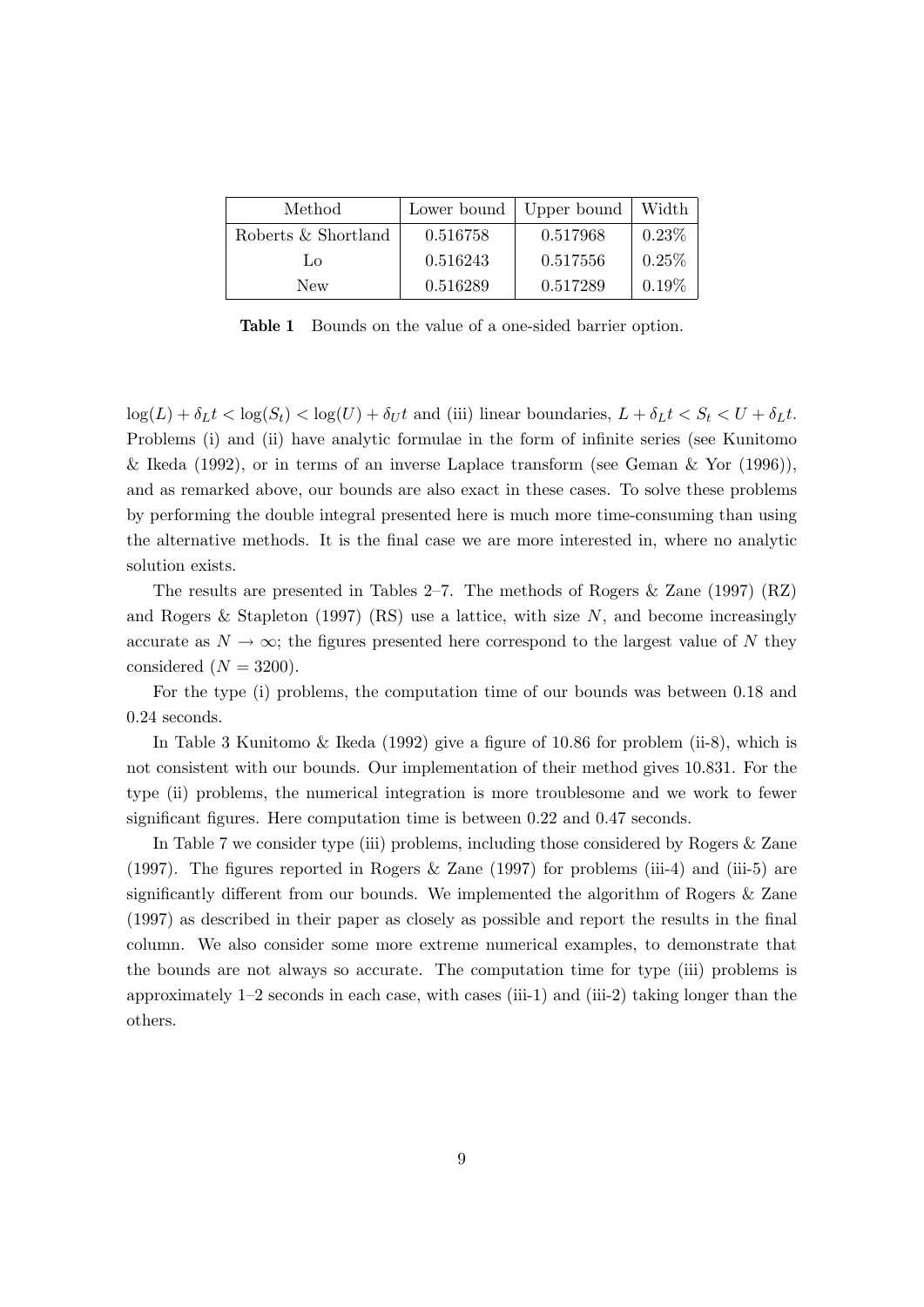| Problem |         |                                |                |                 |     |     | T |
|---------|---------|--------------------------------|----------------|-----------------|-----|-----|---|
| $(i-1)$ |         | $0.2 \,   \, 0.02$             | $\overline{2}$ | $1.5 \, \, 2.5$ |     | 2   |   |
| $(i-2)$ |         | $0.5 \,   \, 0.05 \,  $        | 2              | 1.5             | 3   |     |   |
| $(i-3)$ |         | $0.5 \mid 0.05 \mid 1.75 \mid$ |                |                 | 3   |     |   |
| $(i-4)$ | $0.2\,$ | $0.02 \,   \, 100$             |                | 75              | 125 | 100 |   |

Table 2 Parameter values for type (i) double-barrier problems (constant boundaries).

| Problem | RZ       | RS     | GY      | ΚI       | Lower               | Upper    |
|---------|----------|--------|---------|----------|---------------------|----------|
| $(i-1)$ | 0.041079 | N/A    | 0.0411  | 0.041089 | 0.041088            | 0.041089 |
| $(i-2)$ | 0.017837 | N/A    | 0.0178  |          | $0.017856$ 0.017856 | 0.017857 |
| $(i-3)$ | 0.076147 | N/A    | 0.07615 | 0.076172 | 0.076171            | 0.076173 |
| $(i-4)$ | 2.0539   | 2.0558 | 2.055   | N/A      | 2.0544              | 2.0545   |

Table 3 Numerical results for type (i) double-barrier problems (constant boundaries).

| Problem  | $\sigma$ | $\rho$ | $\scriptstyle T$ | S    | Κ    | $\delta_U$ | $\delta_L$ | L   | U    |
|----------|----------|--------|------------------|------|------|------------|------------|-----|------|
| $(ii-1)$ | 0.2      | 0.05   | 0.5              | 1000 | 1000 | 0.1        | $-0.1$     | 500 | 1500 |
| $(ii-2)$ | 0.2      | 0.05   | 0.5              | 1000 | 1000 | 0.1        | $-0.1$     | 600 | 1400 |
| $(ii-3)$ | 0.2      | 0.05   | 0.5              | 1000 | 1000 | 0.1        | $-0.1$     | 700 | 1300 |
| $(ii-4)$ | 0.2      | 0.05   | 0.5              | 1000 | 1000 | 0.1        | $-0.1$     | 800 | 1200 |
| $(ii-5)$ | 0.2      | 0.05   | 0.5              | 1000 | 1000 | $-0.1$     | 0.1        | 500 | 1500 |
| $(ii-6)$ | 0.2      | 0.05   | 0.5              | 1000 | 1000 | $-0.1$     | 0.1        | 600 | 1400 |
| $(ii-7)$ | 0.2      | 0.05   | 0.5              | 1000 | 1000 | $-0.1$     | 0.1        | 700 | 1300 |
| $(ii-8)$ | 0.2      | 0.05   | 0.5              | 1000 | 1000 | $-0.1$     | 0.1        | 800 | 1200 |
| $(ii-9)$ | 0.25     | 0.1    | 1                | 95   | 100  | 0.1        | $-0.1$     | 90  | 160  |

Table 4 Parameter values for type (ii) double-barrier problems (exponential boundaries)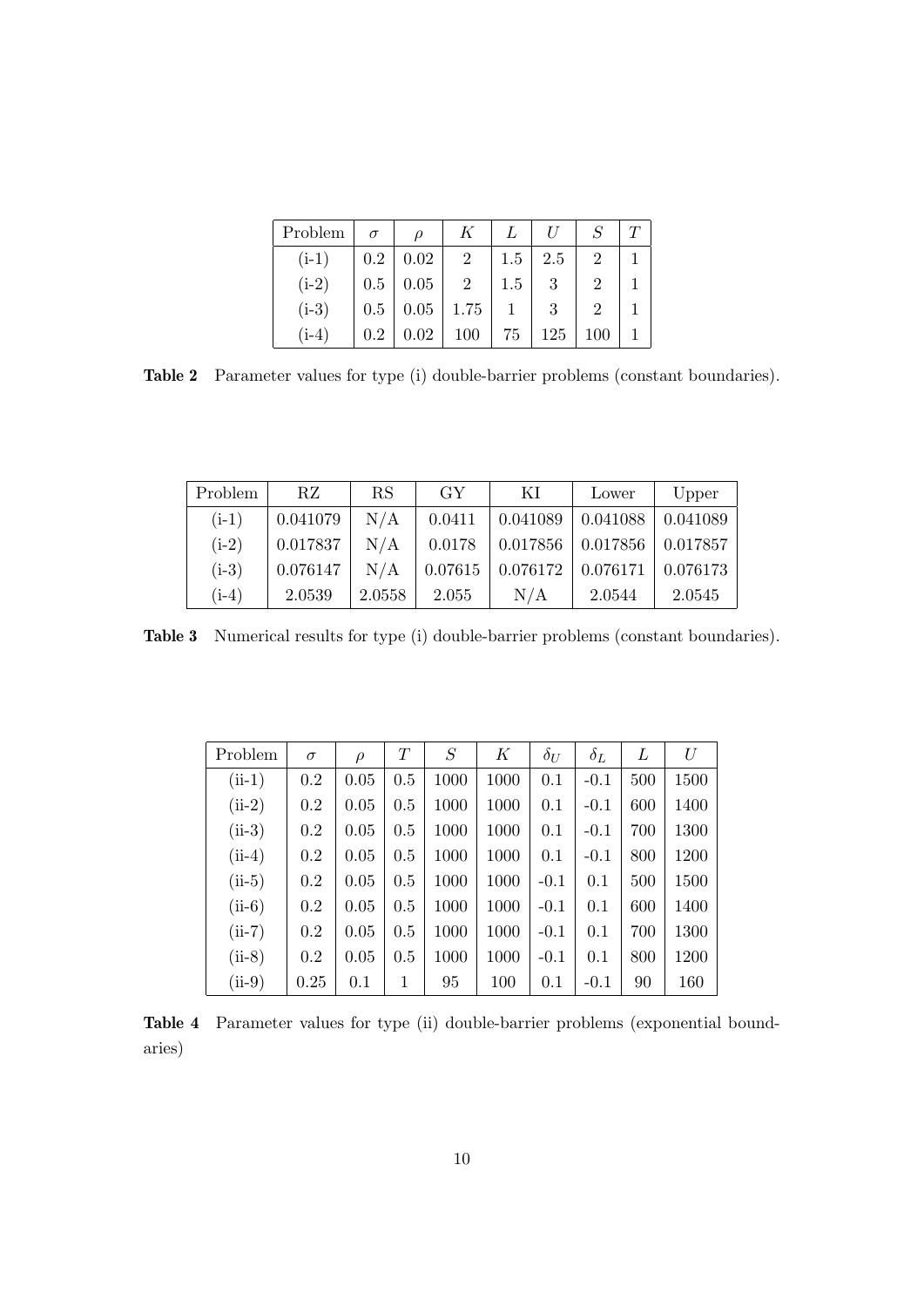| Problem  | RZ      | RS     | ΚI     | Lower | Upper |
|----------|---------|--------|--------|-------|-------|
| $(ii-1)$ | 67.7834 | N/A    | 67.78  | 67.71 | 67.85 |
| $(ii-2)$ | 64.6401 | N/A    | 64.63  | 64.56 | 64.70 |
| $(ii-3)$ | 55.1992 | N/A    | 55.20  | 55.14 | 55.26 |
| $(ii-4)$ | 34.5713 | N/A    | 34.58  | 34.54 | 34.62 |
| $(ii-5)$ | 62.7532 | N/A    | 62.75  | 62.68 | 62.82 |
| $(ii-6)$ | 52.5021 | N/A    | 52.50  | 52.44 | 52.55 |
| $(ii-7)$ | 33.4429 | N/A    | 33.45  | 33.41 | 33.49 |
| $(ii-8)$ | 10.8217 | N/A    | 10.86  | 10.82 | 10.85 |
| $(ii-9)$ | 5.3680  | 5.3672 | 5.3679 | 5.362 | 5.374 |

Table 5 Numerical results for type (ii) double-barrier problems (exponential boundaries).

| Problem   | $\sigma$ | $\rho$ | $\scriptstyle T$ | $\cal S$ | K   | U   | L  | $\delta_U$ | $\delta_L$ |
|-----------|----------|--------|------------------|----------|-----|-----|----|------------|------------|
| $(iii-1)$ | 0.25     | 0.1    | 1                | 95       | 100 | 160 | 90 | 20         | $-20$      |
| $(iii-2)$ | 0.25     | 0.1    | 1                | 95       | 100 | 160 | 90 | 15         | $-15$      |
| $(iii-3)$ | 0.25     | 0.1    | 1                | 95       | 100 | 160 | 90 | 10         | $-10$      |
| $(iii-4)$ | 0.25     | 0.1    | 1                | 95       | 100 | 160 | 90 | 5          | $-5$       |
| $(iii-5)$ | 0.25     | 0.1    | 1                | 95       | 100 | 160 | 90 | $-5$       | 5          |
| $(iii-6)$ | 0.25     | 0.1    | 1                | 95       | 100 | 160 | 90 | $-10$      | 10         |
| $(iii-7)$ | 0.25     | 0.1    | 1                | 95       | 100 | 160 | 90 | $-15$      | 15         |
| $(iii-8)$ | 0.25     | 0.1    | 1                | 95       | 100 | 160 | 90 | $-20$      | 20         |

Table 6 Parameter values for type (iii) double-barrier problems (linear boundaries).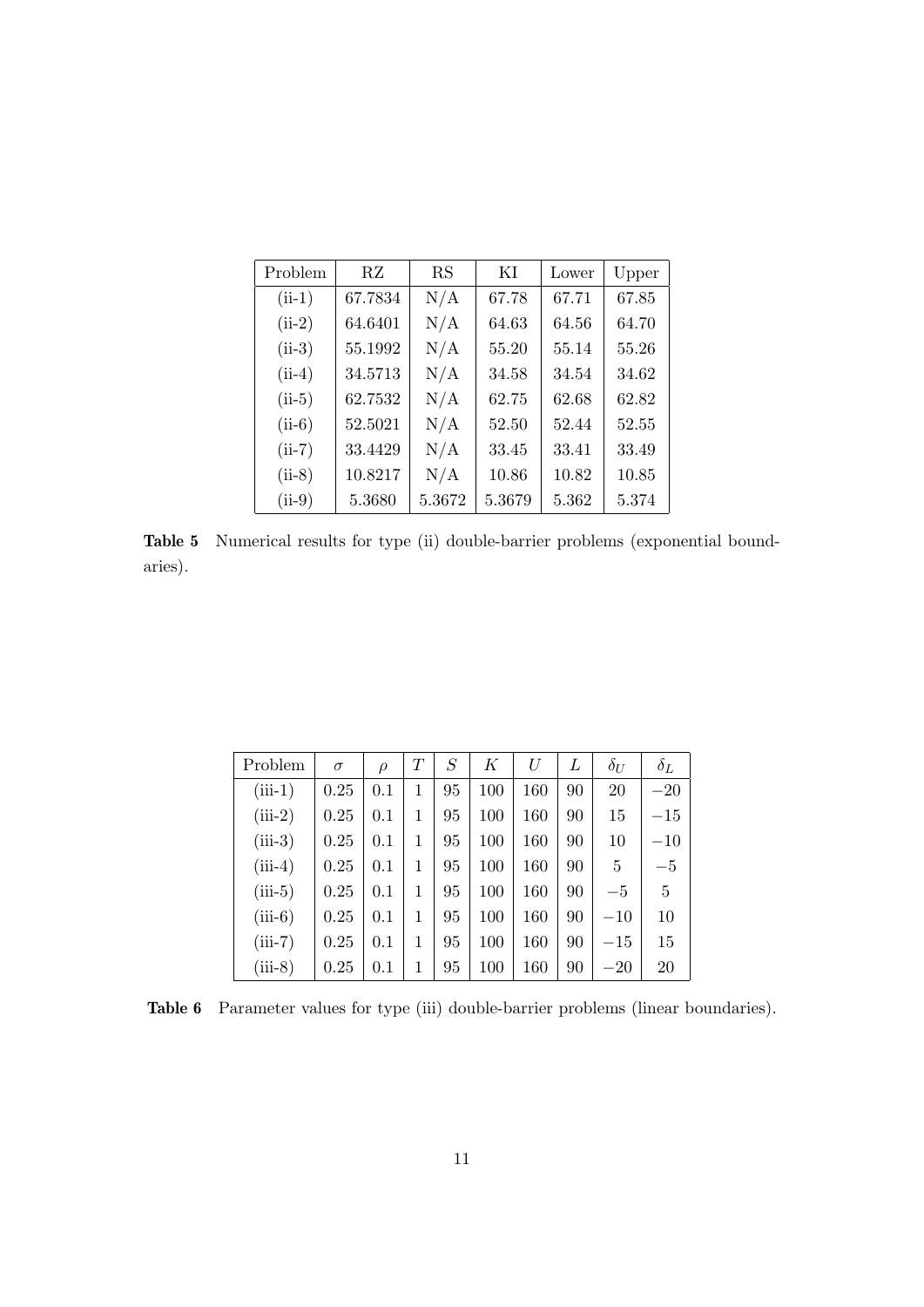| Problem   | RZ     | Lower | Upper | Approximate |
|-----------|--------|-------|-------|-------------|
| $(iii-1)$ | N/A    | 6.402 | 6.603 | 6.40999     |
| $(iii-2)$ | N/A    | 5.751 | 5.784 | 5.75352     |
| $(iii-3)$ | N/A    | 5.036 | 5.040 | 5.03683     |
| $(iii-4)$ | 4.3438 | 4.267 | 4.269 | 4.26779     |
| $(iii-5)$ | 2.5438 | 2.637 | 2.638 | 2.63747     |
| $(iii-6)$ | N/A    | 1.831 | 1.832 | 1.83117     |
| $(iii-7)$ | N/A    | 1.090 | 1.091 | 1.09001     |
| $(iii-8)$ | N/A    | 0.490 | 0.493 | 0.49069     |

Table 7 Numerical results for type (iii) double-barrier problems (linear boundaries).

# References

- Boyle, P. P. & Lau, S. H. (1994), 'Bumping up against the barrier with the Binomial method', Journal of Derivatives 1, 6–14.
- Geman, H. & Yor, M. (1996), 'Pricing and hedging double-barrier options', Mathematical Finance 6, 365–378.
- Goldman, M. B., Sosin, H. B. & Gatto, M. A. (1979), 'Path dependent options: buy at the low, sell at the high', Journal of Finance 34, 1111–1128.
- Kunitomo, N. & Ikeda, M. (1992), 'Pricing options with curved boundaries', Mathematical Finance 2(4), 275–298.
- Lo, V. S. F. (1997), Boundary hitting time distributions of one-dimensional diffusion processes, PhD thesis, Statistical Laboratory, University of Cambridge.
- Musiela, M. & Rutkowski, M. (1997), Martingale Methods in Financial Modelling, number 36 in 'Applications of Mathematics', Springer.
- Revuz, D. & Yor, M. (1994), Continuous Martingales and Brownian Motion, second edn, Springer-Verlag.
- Roberts, G. O. & Shortland, C. (1997), 'Pricing barrier options with time dependent coefficients', Mathematical Finance 7(1), 83–93.
- Rogers, L. C. G. & Stapleton, E. J. (1997), 'Fast accurate binomial pricing', Finance and Stochastics  $2(1)$ , 3-17.